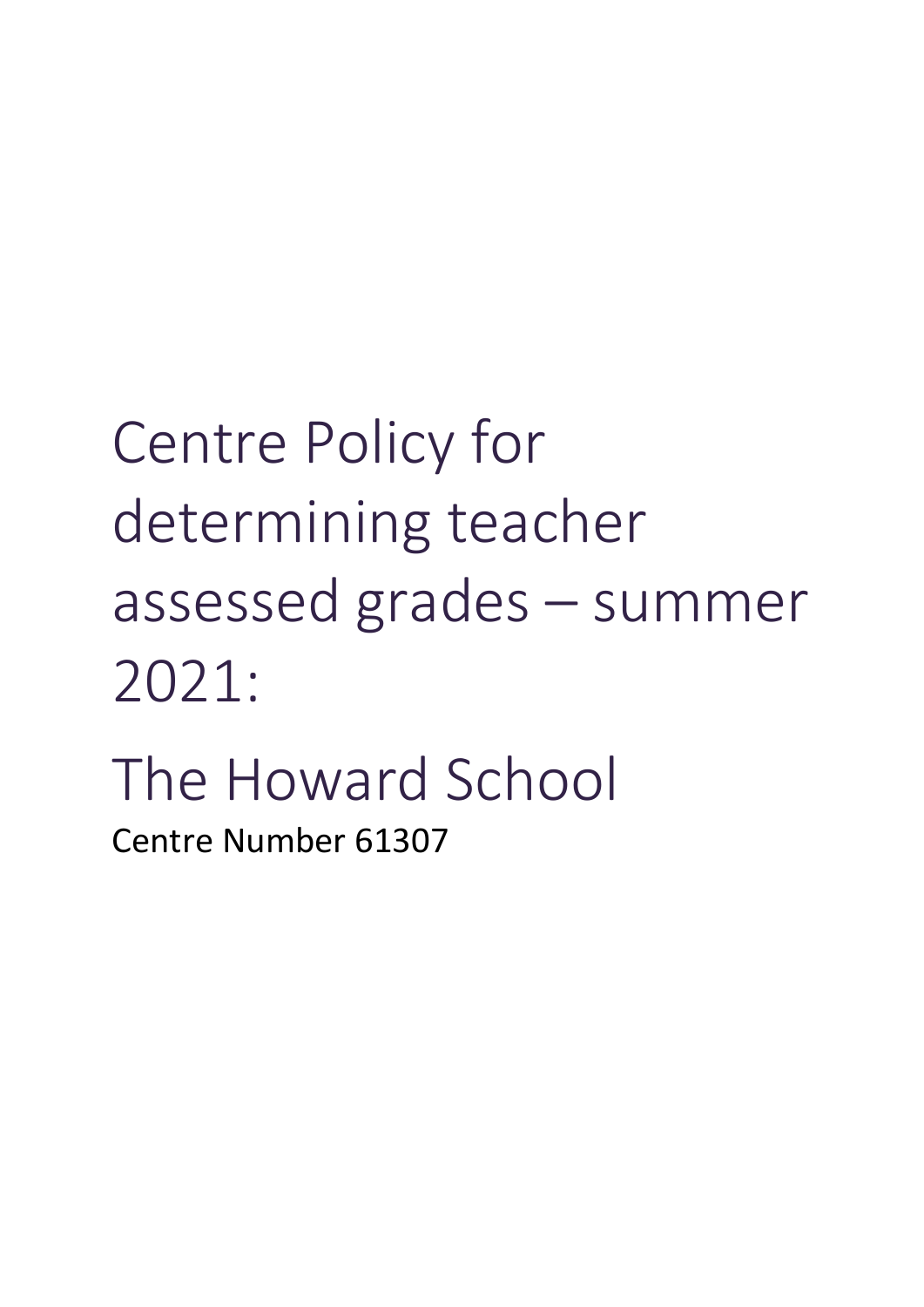

## Statement of intent

### **Statement of Intent**

.

The purpose of this policy is:

- To ensure that teacher assessed grades are determined fairly, consistently, free from bias and effectively within and across departments.
- To ensure the operation of effective processes with clear guidelines and support for staff.
- To ensure that all staff involved in the processes clearly understand their roles and responsibilities.
- To support teachers to take evidence-based decisions in line with Joint Council for Qualifications guidance.
- To ensure the consideration of historical centre data in the process, and the appropriate decision making in respect of, teacher assessed grades.
- To support a high standard of internal quality assurance in the allocation of teacher assessed grades.
- To support our centre in meeting its obligations in relation to equality legislation.
- To ensure our centre meets all requirements set out by the Department of Education, Ofqual, the Joint Council for Qualifications and awarding organisations for Summer 2021 qualifications.
- To ensure the process for communicating to candidates and their parents/carers how they will be assessed is clear, in order to give confidence.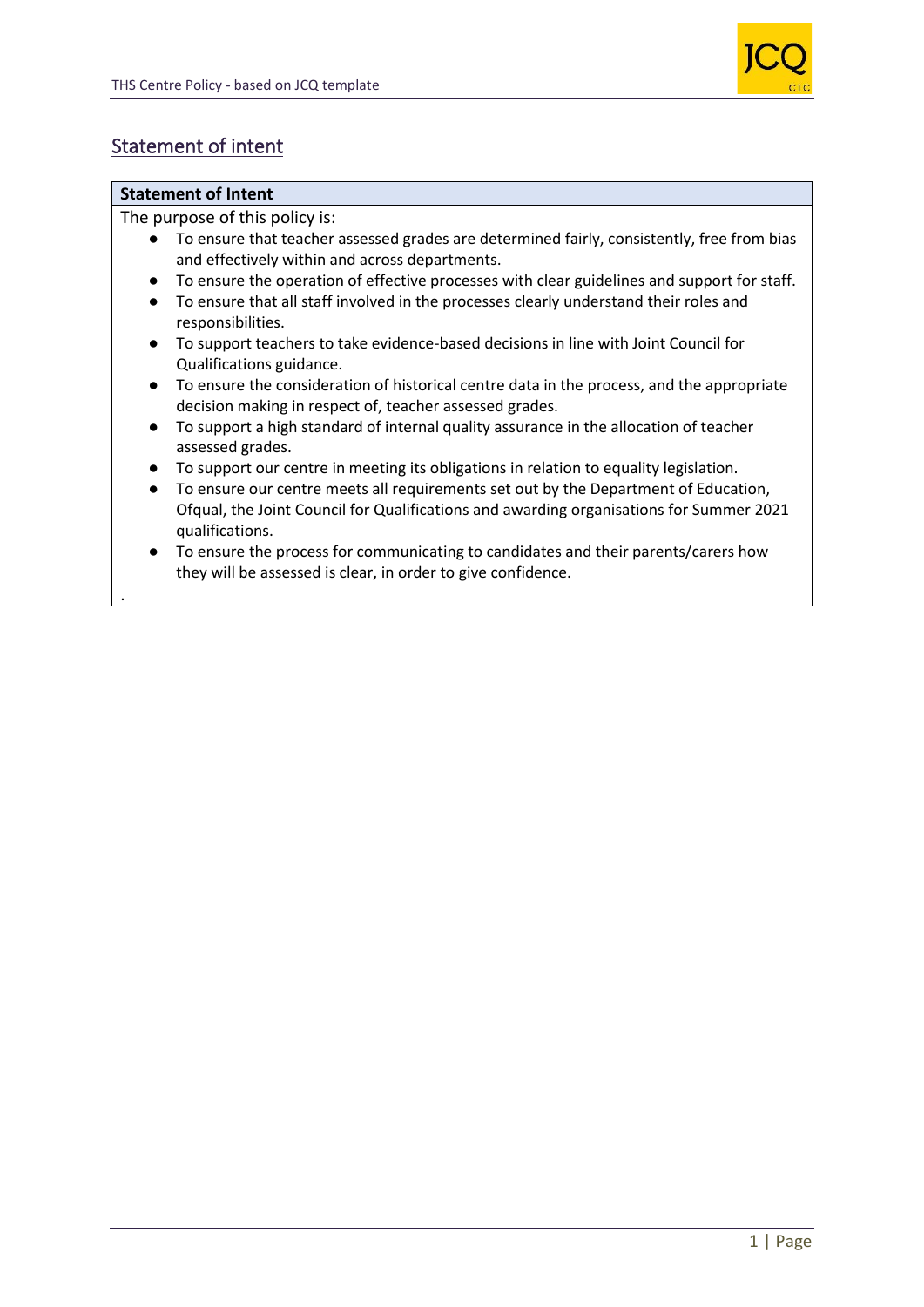

## Roles and responsibilities

### **Roles and Responsibilities**

### **Head of Centre**

- Our Head of Centre, Ms Cathy Reid, will be responsible for approving our policy for determining teacher assessed grades.
- Ms Reid has overall responsibility for The Howard School as an examinations centre and will ensure that clear roles and responsibilities of all staff are defined.
- Ms Reid will confirm that teacher assessed grade decisions represent the academic judgement made by teachers and that the checks in place ensure these align with the guidance on standards provided by awarding organisations.
- Ms Reid will ensure an internal quality assurance process has been produced and signedoff in advance of results being submitted.

### **Senior Leadership Team and Heads of Department**

Our Senior Leadership Team and Heads of Departments will:

- provide training and support to our other staff.
- support the Head of Centre in the quality assurance of the final teacher assessed grades.
- ensure an effective approach within and across departments.
- be responsible for ensuring staff have a clear understanding of the internal and external quality assurance processes and their role within it.
- ensure that all teachers within their department make consistent judgements about student evidence in deriving a grade.
- ensure all staff conduct assessments under the appropriate levels of control agreed and with reference to guidance provided by JCQ.
- ensure teachers have the information required to make accurate and fair judgments.
- ensure that a Head of Department Checklist and the subject cohort assessment record is completed for each qualification that they lead. The assessment record will include a rationale for the selected evidence, levels of control, whether standardisation and moderation has been applied to each piece of evidence.

### **Teachers/ AEN Coordinator**

Our teachers and AEN Coordinator will:

- ensure they conduct assessments with the levels of control agreed in department and have sufficient evidence, in line with this Centre Policy and guidance from the JCQ, to provide teacher assessed grades for each student they have entered for a qualification.
- ensure that the teacher assessed grade they assign to each student is a fair, valid, objective and reliable reflection of the assessed evidence available for each student.
- make judgements based on what each student has been taught and what they have been assessed on, as outlined in the section on grading in the main JCQ guidance**.**
- produce a Learner portfolio of evidence with Assessment Record for each student, that includes the nature of the assessment evidence being used, evidence grades / scores and any other evidence that explains the determination of the final teacher assessed grades. Any necessary variations for individual students will also be recorded.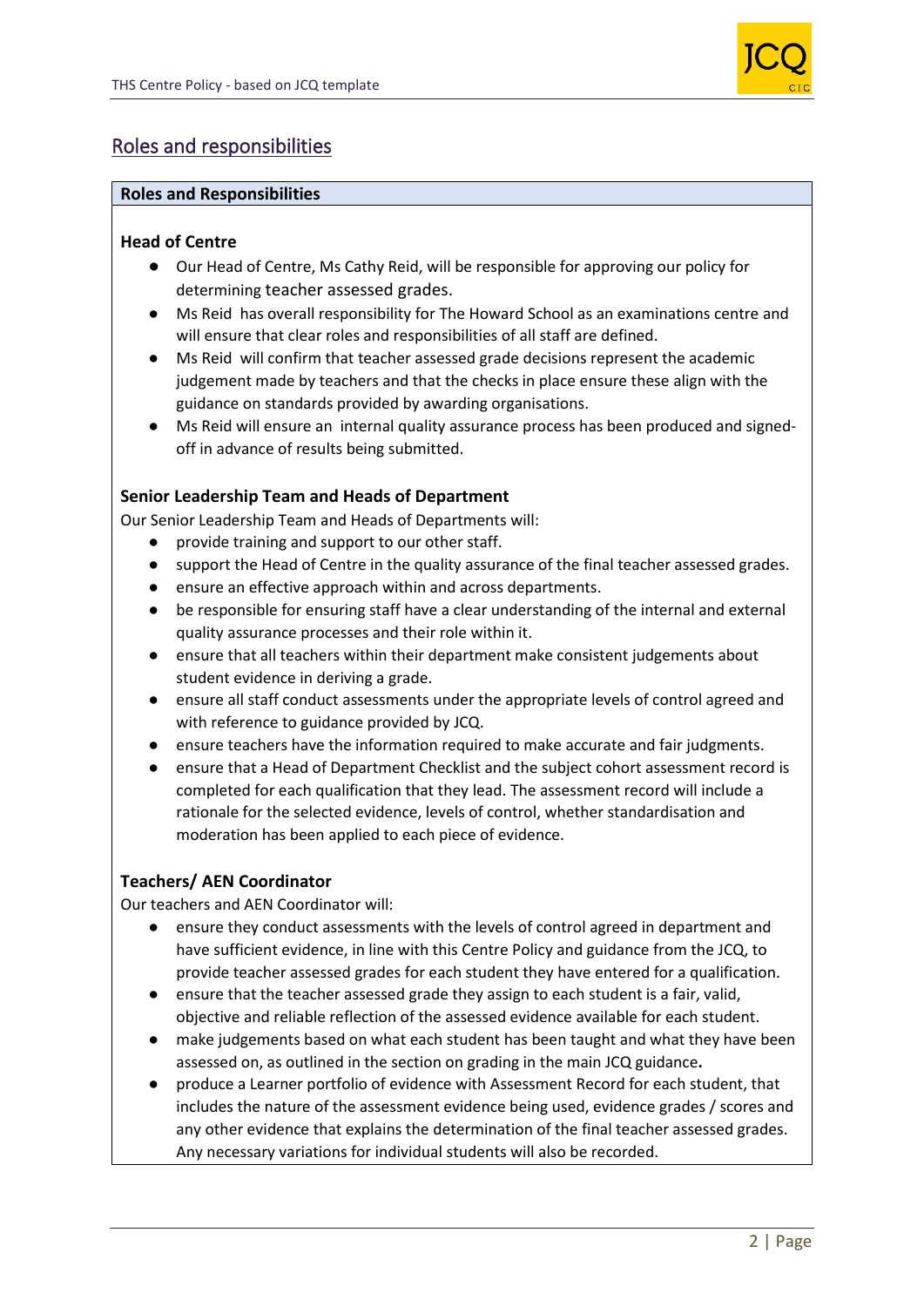

● Learner portfolios will be securely stored and enable the centre to retrieve sufficient evidence to justify their decisions for QA and appeal purposes.

### **Examinations Officer**

Our Examinations Officer will:

● be responsible for the administration of our final teacher assessed grades and for managing the post-results services.

### **Training, support and guidance**

### **Training**

- Teachers involved in determining grades in our centre will attend centre-based training to help achieve consistency and fairness to all students. Training will be provided on the following; objectivity; authenticity; guidance on grading for teachers (JCQ) including selecting and collection evaluating the quality of the evidence, retention of evidence & assigning a grade.
- Teachers will engage with the JCQ and awarding organisation grade level descriptors and exemplars at department level making holistic judgements based on the evidence of what students know and can do.

### **Support for Newly Qualified Teachers and teachers less familiar with assessment**

● HODs will be responsible for allocating mentor support by experienced teachers to NQTs and teachers with little experience of assessment. Departments that have a number of experienced awarding organisation examiners should use these staff as mentors where possible.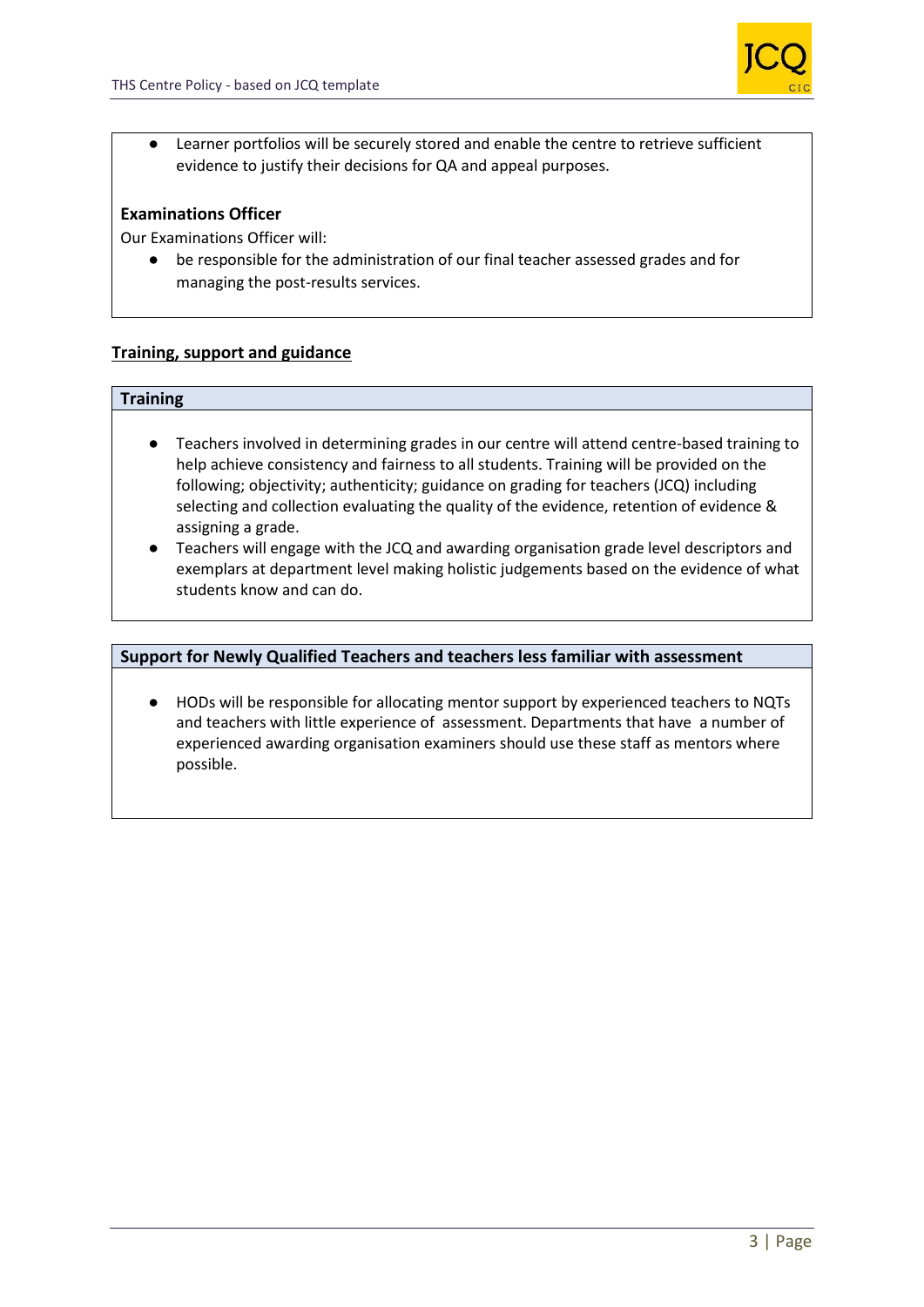

## Use of appropriate evidence

### **A. Use of evidence**

- Teachers making judgements will have regard for the training received on recommended evidence (JCQ), and further guidance provided by awarding organisations.
- All candidate evidence produced from 8th March used to determine teacher assessed grades, and associated documentation, will be retained and made available for the purposes of external quality assurance and appeals. Where available prior evidence will also be retained
- We will use non-exam assessment work, even if this has not been fully completed in Art, Drama, 3D Design, Criminology & Photography.
- We will use student work produced in centre-devised tasks that reflect the specification that has been taught, that follow a similar format to awarding organisation materials, and have been marked in a way that reflects awarding organisation mark schemes. Centre devised tasks will be compiled using past paper examination questions including the 2020 exam series which is secure on all websites.
- We will where deemed appropriate by the HOD use class or homework evidence, including work that took place during remote learning, but with due regard to the level of control for that evidence noted.
- We will where deemed appropriate by the HOD use internal end of year / end of term / end of unit tests taken by pupils throughout the course
- We will use the mock exam series taken by students during the final year of study.
- We will use records of a student's capability and performance over the course of study in performance-based subjects such as music, and drama where deemed appropriate by the HOD.

We provide further detail in the following areas:

- HODs will produce additional assessment materials to give students the opportunity to show what they know, understand or can do in an area of content that has been taught but not yet assessed.
- HODs will use additional assessment materials to give students an opportunity to show improvement, for example, to validate or replace an existing piece of evidence or where an assessment is missing due to lockdown / isolation of cohorts.
- HODs will use additional assessment materials to support consistency of judgement between teachers or classes by giving everyone the same task to complete.
- HODs will combine and/or remove elements of questions where, for example, a multi-part question includes a part which focuses on an element of the specification that hasn't been taught.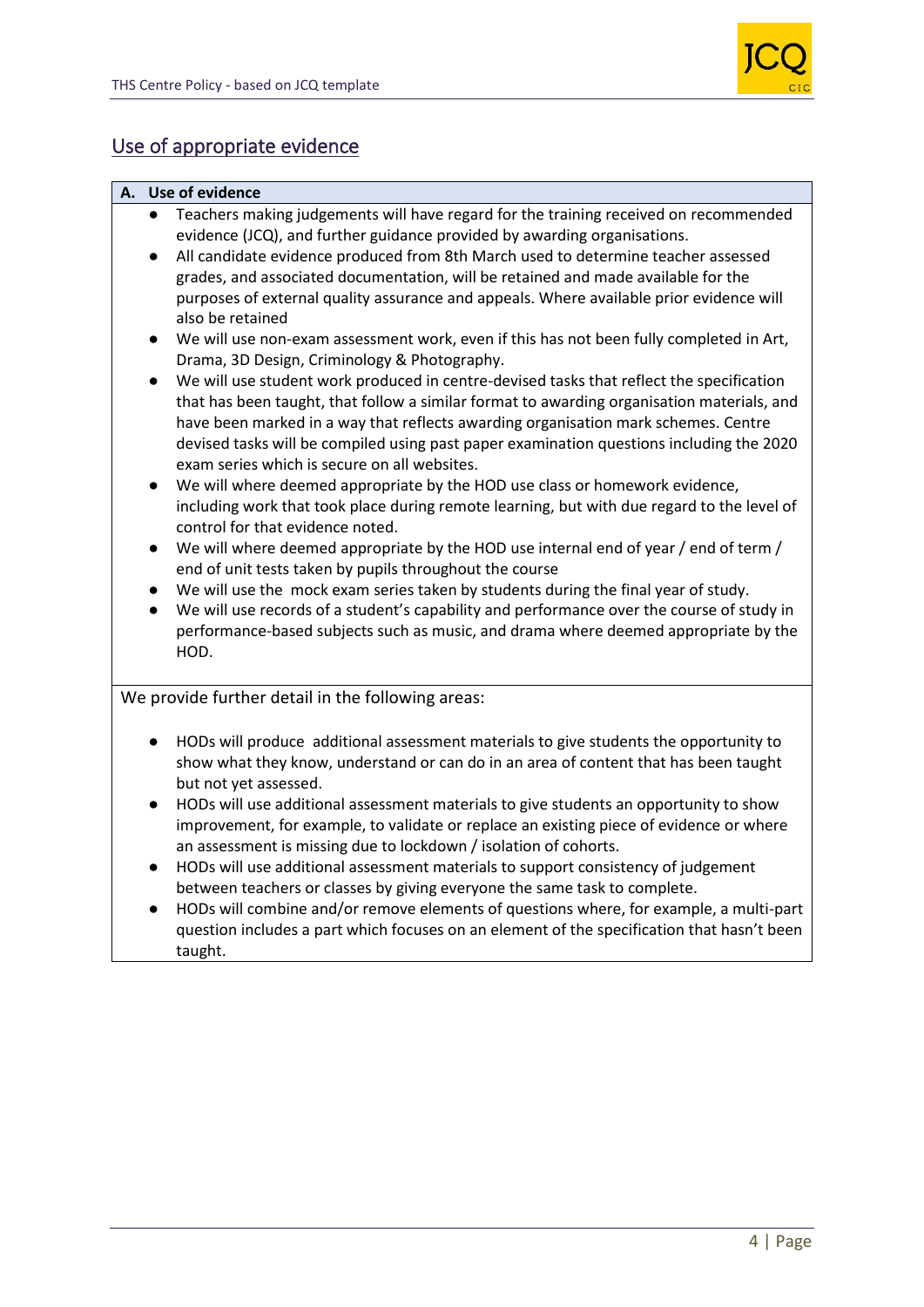

Our centre will ensure the appropriateness of evidence and balance of evidence in arriving at grades in the following ways when completing the subject assessment record

- HODs will consider the level of control under which an assessment was completed, for example, whether the evidence was produced under high control and under supervision or at home.
- Teachers will ensure that we are able to authenticate the work as the student's own, especially where that work was not completed within the school or college.
- We will consider the limitations of assessing a student's performance when using assessments that have been completed more than once, or drafted and redrafted, where this is not a skill being assessed.
- We will consider the specification and assessment objective coverage of the assessment.
- We will consider the depth and breadth of knowledge, understanding and skills assessed, especially higher order skills within individual assessments.
- We will consider for older evidence the level of standardisation / moderation applied to the marking of that evidence.

## Determining teacher assessed grades

### **Awarding teacher assessed grades based on evidence**

- Our teachers will determine grades based on evidence which is commensurate with the standard at which a student is performing, i.e. their demonstrated knowledge, understanding and skills across the content of the course they have been taught.
- Our teachers will complete a TAG Portfolio record for each learner that states the evidence used and available in the portfolio, how the evidence was used to arrive at a fair and objective grade, which is free from bias. Any necessary variations for individual students including Access arrangement, Covid related issues beyond the rest of the cohort, circumstances of mitigation and special consideration.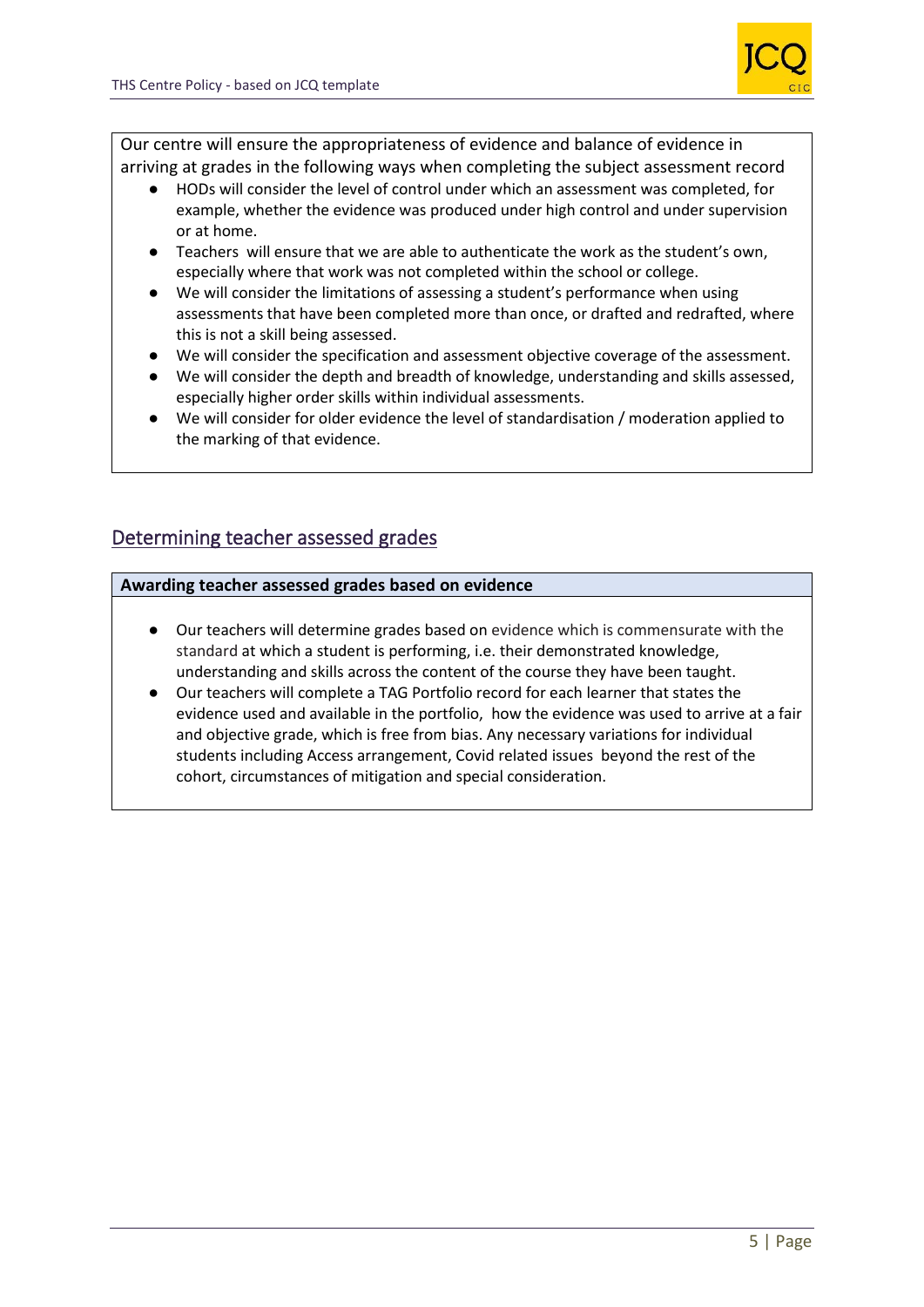

### Internal quality assurance

### *Head of Centre Internal Quality Assurance and Declaration*

### **Internal quality assurance**

- In subjects where there is more than one teacher and/or class in the department, we will ensure that our centre carries out an internal standardisation process for new pieces of evidence produced from March 2021.
- We will ensure that all teachers are provided with department level training and support to ensure they take a consistent approach to:
	- o Arriving at teacher assessed grades
	- o Reaching a holistic grading decision
	- o Applying the use of grading support and documentation
- We will conduct internal random QA sampling across all grades and subjects at department level.
- We will ensure internal standardisation and moderation through discussion by teachers within the department to agree the awarding of TAGs of new pieces of evidence produced from 8th March.
- Where appropriate, we will amend individual grade decisions to ensure alignment with the standards as outlined by JCQ and awarding organisation(s) as part of our department level QA process, this will be recorded on the TAG Portfolio Record.
- Where there is only one teacher involved in marking assessments and determining grades, then the output of this activity will be reviewed by an appropriate member of staff within the centre. This will normally be the SLT Line Manager.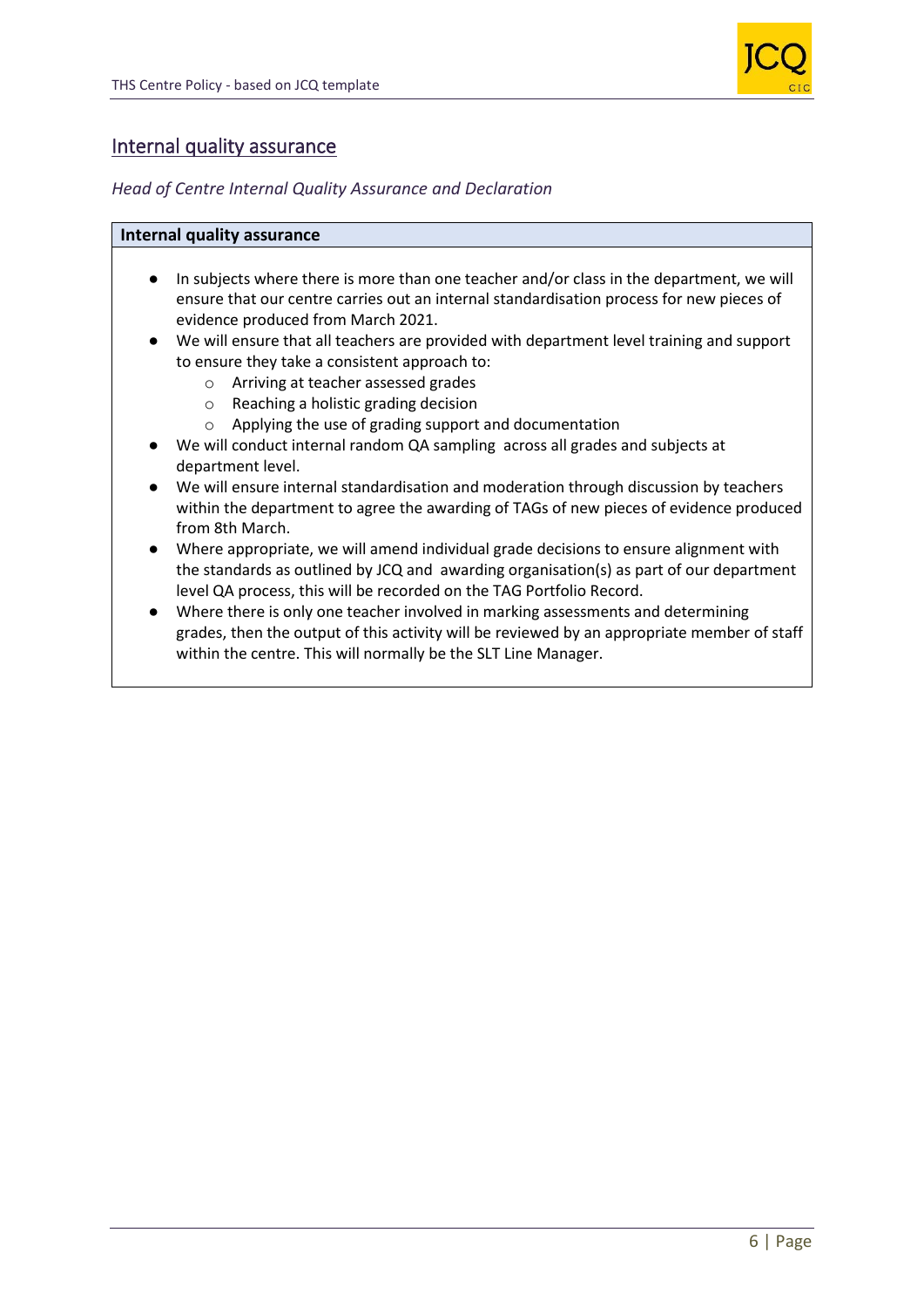

## Comparison of teacher assessed grades to results for previous cohorts

### **Comparison of Teacher Assessed Grades to results for previous cohorts**

- We will compile information on the grades awarded to our students in the past June series in which exams took place in 2017, 2018 & 2019. At department level we will compare percentage 4+, 5+ and 7+ or equivalent grades for A level and vocational courses.
- We will consider the impact of cohort size both as a whole year group on headline figures and at subject cohort size which has varied from year to year in some subjects.
- We will consider the stability of our centre's overall grade outcomes from year to year and take into account the move to a three year Key Stage Four which is not evident in our prior data and early entry for English Literature also not evident in our prior outcomes.
- We will consider both subject and centre level variation in our outcomes during the internal quality assurance process.
- In the event of significant divergence from the qualifications-levels profiles attained in previous examined years, HODs will prepare a narrative on the outcomes of their review against historic data and will address the reasons for this divergence. This commentary will be available for subsequent review during the QA process and will be recorded on the subject cohort TAG spreadsheet by the HOD.
- SLT will prepare a narrative on the outcomes of our review against historic data of whole school headline measures. This will be produced as part of the whole school QA process.
- Where TAGs are considered to be overly lenient or harsh, SLT will review the TAG justifications with the subject HOD. Only following discussion and if deemed necessary will we modify individual grades.
- We will consider the change in our option process which reduced the size of the MFL cohort over the last three years, this has led to improved outcomes from 2020.
- We will consider the impact of early entry in Year 10 for English Literature and the improved outcomes achieved as a result of that for English Language in Year 11 from 2020.
- We will consider the change from GCSE PE to BTEC PE.
- We will consider the change for BTEC Performing Arts to GCSE Drama.
- We will consider the impact of overall cohort size that has increased year on year ranging from 202 in 2017 to 248 in current Year 11 2021
- We will consider the impact on outcomes of the introduction of a three year key stage four as evidenced in final outcomes from 2020 onwards.

## Access Arrangements and Special Considerations

**Reasonable adjustments and mitigating circumstances (special consideration)**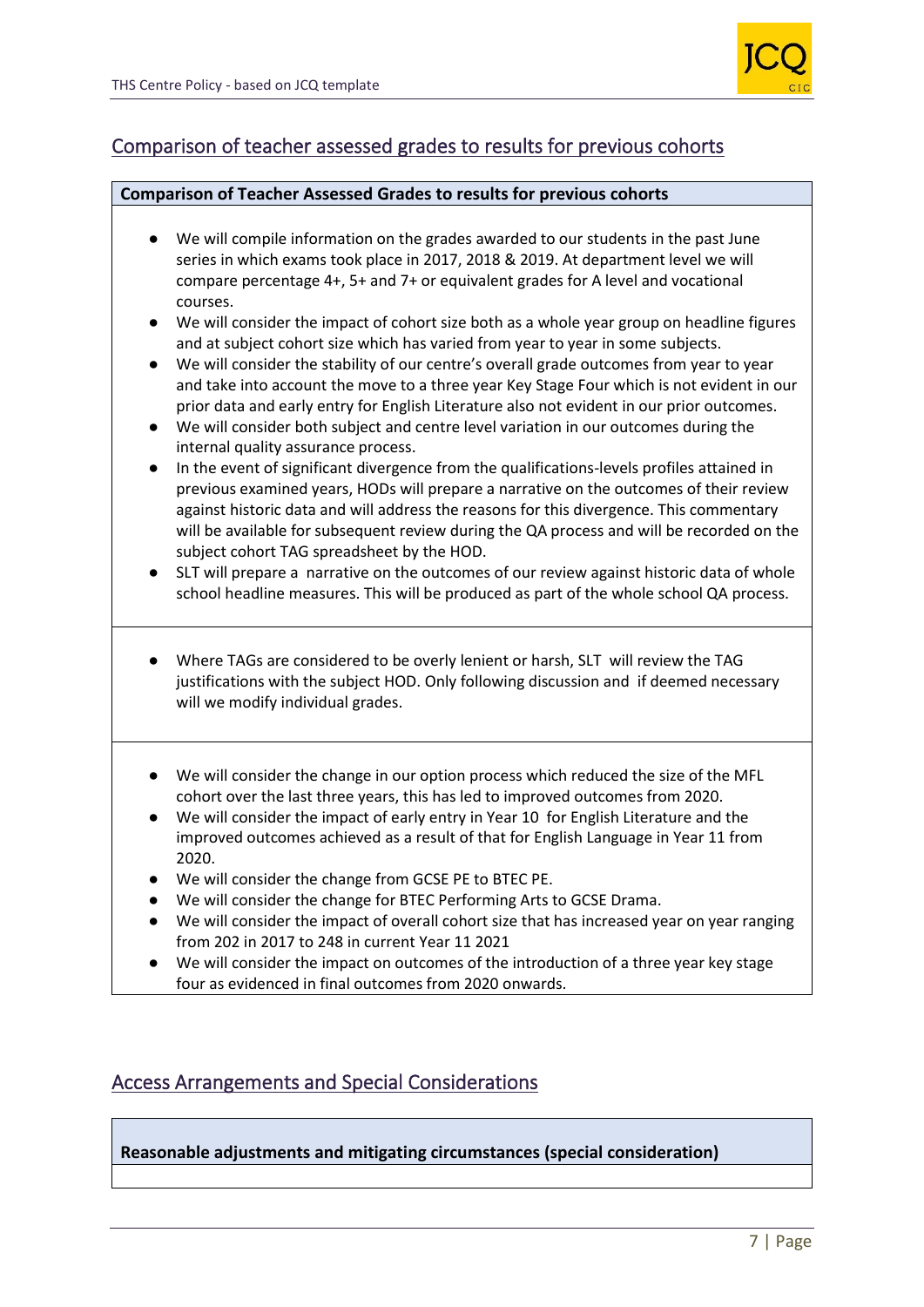.



- Where students have agreed access arrangements or reasonable adjustments, we will make every effort to ensure that these arrangements are in place when assessments are being taken from 8th March. Staff have been issued a list of students.
- Where an assessment has taken place without an agreed reasonable adjustment or access arrangement, we will note and take account of the absence of access arrangements or reasonable adjustment to our overall holistic judgement regarding the students TAG. This will be documented on the student TAG Portfolio record.
- Where illness or other personal circumstances might have affected performance in assessments used in determining a student's standard of performance, we will take account of this when making judgements and record on the TAG Portfolio Record.
- To ensure consistency in the application of Special Consideration, we will ensure SLT and the exams officer have read and understood the document:  $JCQ - A$  guide to the special [consideration process, with effect from 1 September 2020.](https://www.jcq.org.uk/wp-content/uploads/2020/08/A-guide-to-the-spec-con-process-202021-Website-version.pdf) SLT will inform subject teachers which students require special consideration.

# Addressing disruption/differential lost learning (DLL)

### B. **Addressing Disruption/Differentiated Lost Learning (DLL)**

- Teacher assessed grades will be determined based on evidence of the content that has been taught and assessed for each student.
- When assessing the suitability of evidence HODs will consider whether learning took place in school or remotely and the impact remote learning may have on the quality of that evidence.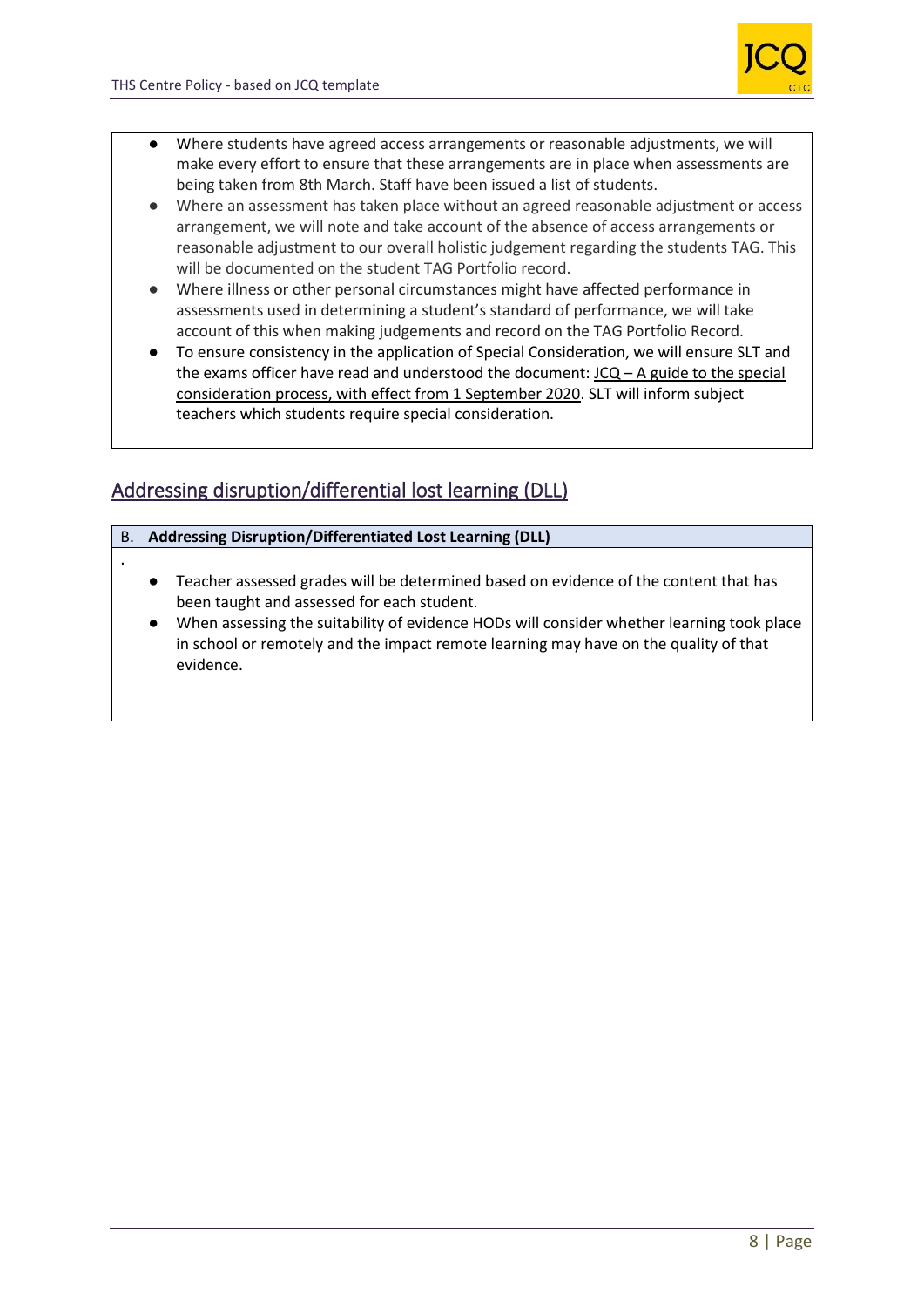

# **Objectivity**

### **Objectivity**

To ensure objectivity, all staff involved in determining teacher assessed grades will be made aware through training that:

- unconscious bias can skew judgements;
- the evidence presented should be valued for its own merit as an indication of performance and attainment;
- teacher assessed grades should not be influenced by candidates' positive or challenging personal circumstances, character, behaviour, appearance, socio-economic background, or protected characteristics;
- unconscious bias is more likely to occur when quick opinions are formed

Our internal standardisation process will help to ensure that there are different perspectives to the quality assurance process*.*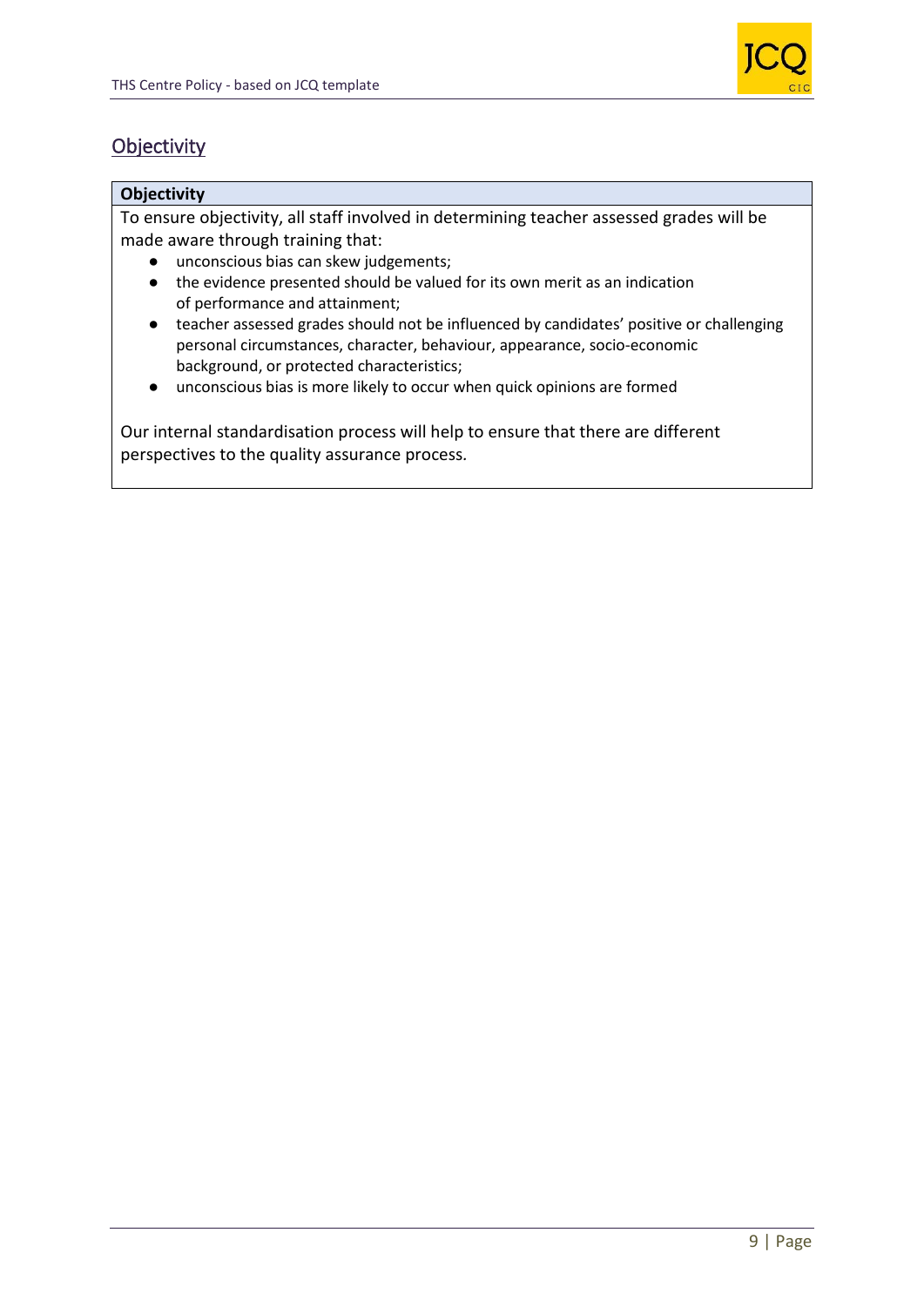.



## Recording decisions and retention of evidence and data

### **C. Recording Decisions and Retention of Evidence and Data**

- We will ensure that teachers and Heads of Departments maintain records that show how the teacher assessed grades were produced using the TAG Portfolio record and the Subject Assessment Record.
- We will ensure that evidence is where possible, drawn from a variety of tasks to develop a holistic view of each student's demonstrated knowledge, understanding and skills in the areas of content taught.
- We will record accurately and secure retention of the evidence used to make decisions from 8th March 2021
	- o Teacher level TAG Portfolio Evidence sheet which will include evidence, TAG justification, any special consideration, access arrangements etc, department level QA sign off.
	- o HOD level assessment record and checklist to review quality of cohort evidence and QA sign off by SLT Line Manager
	- o Cohort Subject spreadsheets to review outcomes against prior data with justification of any significant changes
	- $\circ$  Cohort headline data spreadsheet to review outcomes against prior data with justification for any significant changes,
- We will comply with our obligations regarding data protection legislation.
- We will ensure that the grades accurately reflect the evidence submitted.
- We will ensure that evidence is retained electronically or on paper in a secure centrebased system that can be readily shared with our awarding organisation(s) for all evidence produced from 8th March 2021.
- Where historic evidence is no longer available we will retain evidence of the mark record / book.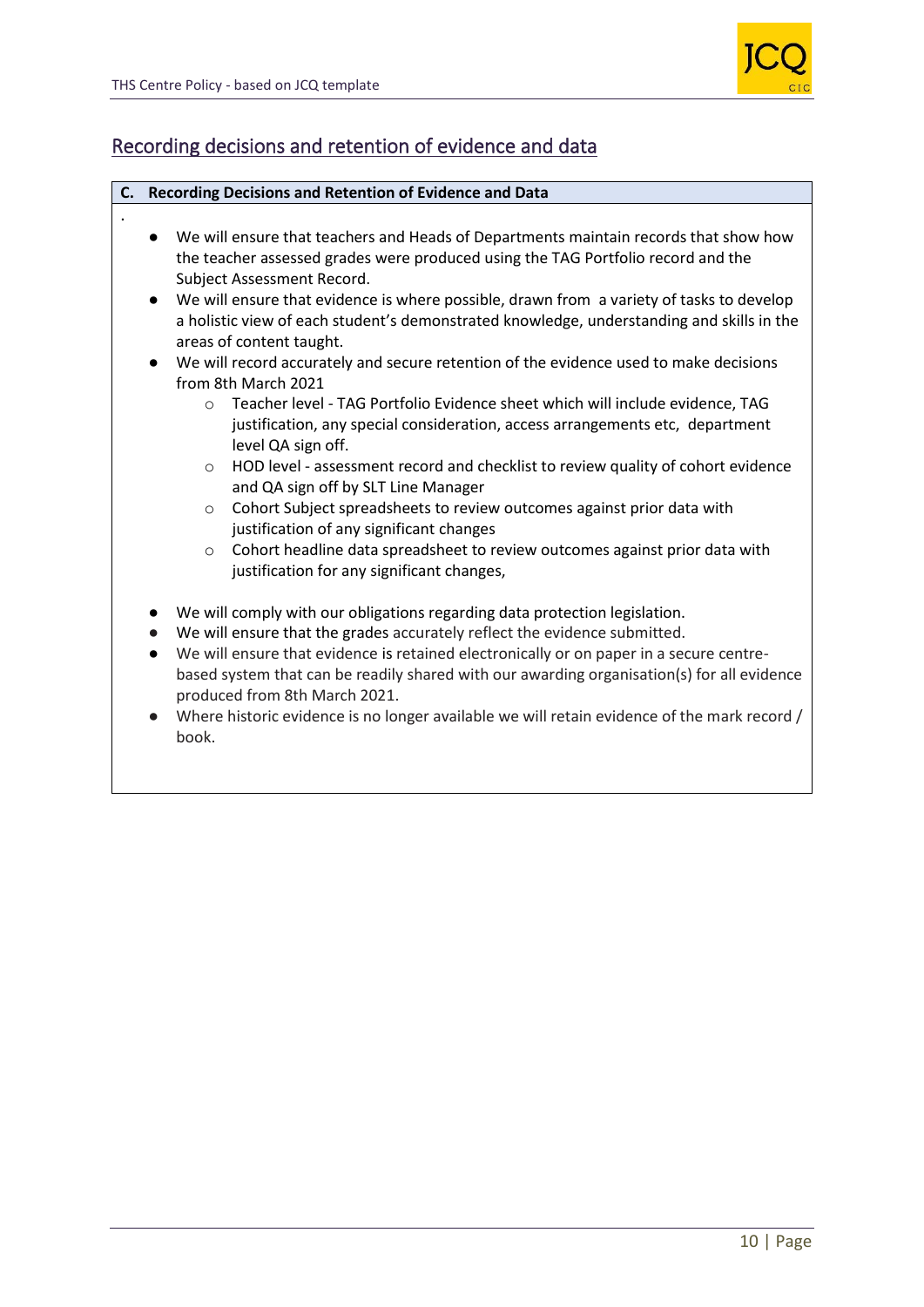

## Authenticating evidence

### **D. Authenticating evidence**

This section of our Centre Policy details the mechanisms in place to ensure that teachers are confident in the authenticity of evidence, and the process for dealing with cases where evidence is not thought to be authentic.

● A teacher should be confident the evidence is the students own work. Where there is any doubt of authenticity the teacher must refer the evidence to the HoD who will investigate and make a decision regarding suitability of including the evidence in the holistic judgement,

## Confidentiality, malpractice and conflicts of interest

### **A. Confidentiality**

- All staff involved have been made aware of the need to maintain the confidentiality of teacher assessed grades.
- All teaching staff have been briefed on the requirement to share details of the range of evidence on which students' grades will be based, while ensuring that details of the final grades remain confidential.
- Relevant details from this Policy, including requirements around sharing details of evidence and the confidentiality requirements, have been shared with parents/guardians.

### **B. Malpractice**

- Our general centre policies regarding malpractice, maladministration and conflicts of interest have been reviewed to ensure they address the specific challenges of delivery in Summer 2021.
- All staff involved have been made aware of these policies, and have received training in them as necessary.
- The consequences of malpractice or maladministration as published in the JCQ guidance: [JCQ Suspected](https://www.jcq.org.uk/exams-office/malpractice/jcq-suspected-malpractice-policies-and-procedures-2019-2020) Malpractice: Policies and Procedures and including the risk of a delay to students receiving their grades, up to, and including, removal of centre status have been outlined to all relevant staff.

### **C. Conflicts of Interest**

● To protect the integrity of assessments, all staff involved in the determination of grades must declare any conflict of interest such as relationships with students to our Head of Centre for further consideration in accordance with our centre Conflict of Interest policy.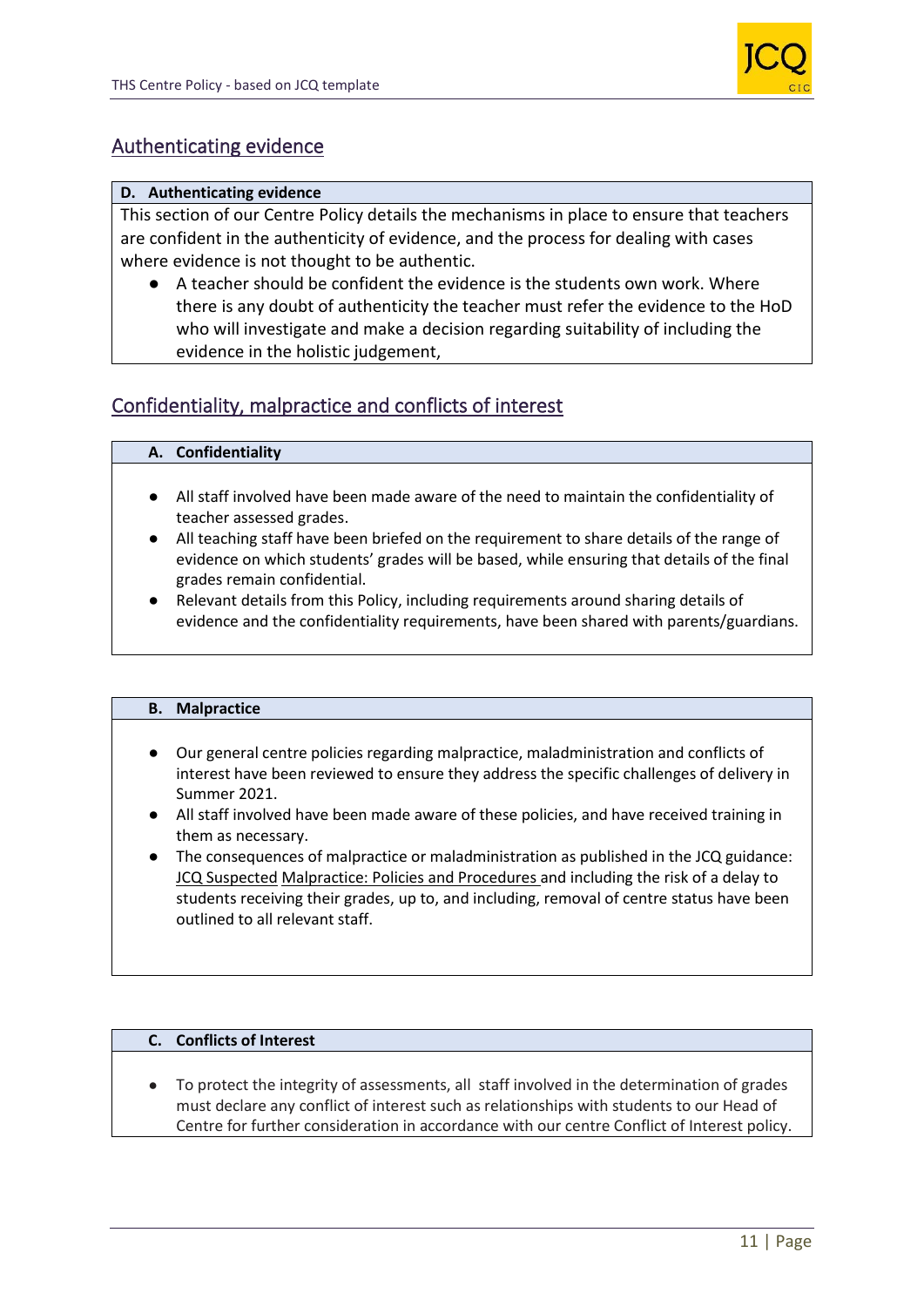

- Our Head of Centre will take appropriate action to manage any conflicts of interest arising with centre staff in accordance with the JCQ documents - [General Regulations](https://www.jcq.org.uk/wp-content/uploads/2020/09/Gen_regs_approved_centres_20-21_FINAL.pdf)  [for Approved Centres, 1 September 2020 to 31 August 2021.](https://www.jcq.org.uk/wp-content/uploads/2020/09/Gen_regs_approved_centres_20-21_FINAL.pdf)
- We will also carefully consider the need to separate duties and personnel to ensure fairness in later process reviews and appeals.

## Private candidates

### **A. Private Candidates**

This section details our approach to providing and quality assuring grades to Private Candidates.

- Where it has been necessary to utilise different approaches, the **JCQ Guidance on Private Candidates** has been followed.
- In undertaking the review of cohort grades in conjunction with our centre results profiles from previous examined years, the grades determined by our centre for Private Candidates have been excluded from our analysis.

## External Quality Assurance

|           | A. External Quality Assurance                                                                                                                                                                                                                                                                                  |
|-----------|----------------------------------------------------------------------------------------------------------------------------------------------------------------------------------------------------------------------------------------------------------------------------------------------------------------|
|           |                                                                                                                                                                                                                                                                                                                |
|           | All staff involved have been made aware of the awarding organisation requirements for<br>External Quality Assurance as set out in the JCQ Guidance.                                                                                                                                                            |
| $\bullet$ | All necessary records of decision-making in relation to determining grades have been<br>properly kept and can be made available for review as required.                                                                                                                                                        |
| $\bullet$ | All student evidence produced since the 8th March 2021 on which decisions regarding the<br>determination of grades has been made are retained and can be made available for<br>review as required.                                                                                                             |
| $\bullet$ | Instances where student evidence used to decide teacher assessed grades is not available,<br>for example where the material has previously been returned to students and cannot now<br>be retrieved, will be clearly recorded on the TAG Portfolio Record.                                                     |
| $\bullet$ | HOC, Exams Officer and SLT have been briefed on the possibility of interaction with<br>awarding organisations during the different stages of the External Quality Assurance<br>process and can respond promptly and fully to enquiries, including attendance at Virtual<br>Visits should this prove necessary. |
| $\bullet$ | Arrangements are in place to respond fully and promptly to any additional<br>requirements/reviews that may be identified as a result of the External Quality Assurance<br>process.                                                                                                                             |
| $\bullet$ | Staff have been made aware that a failure to respond fully and effectively to such<br>additional requirements may result in further action by the awarding organisations,<br>including the withholding of results.                                                                                             |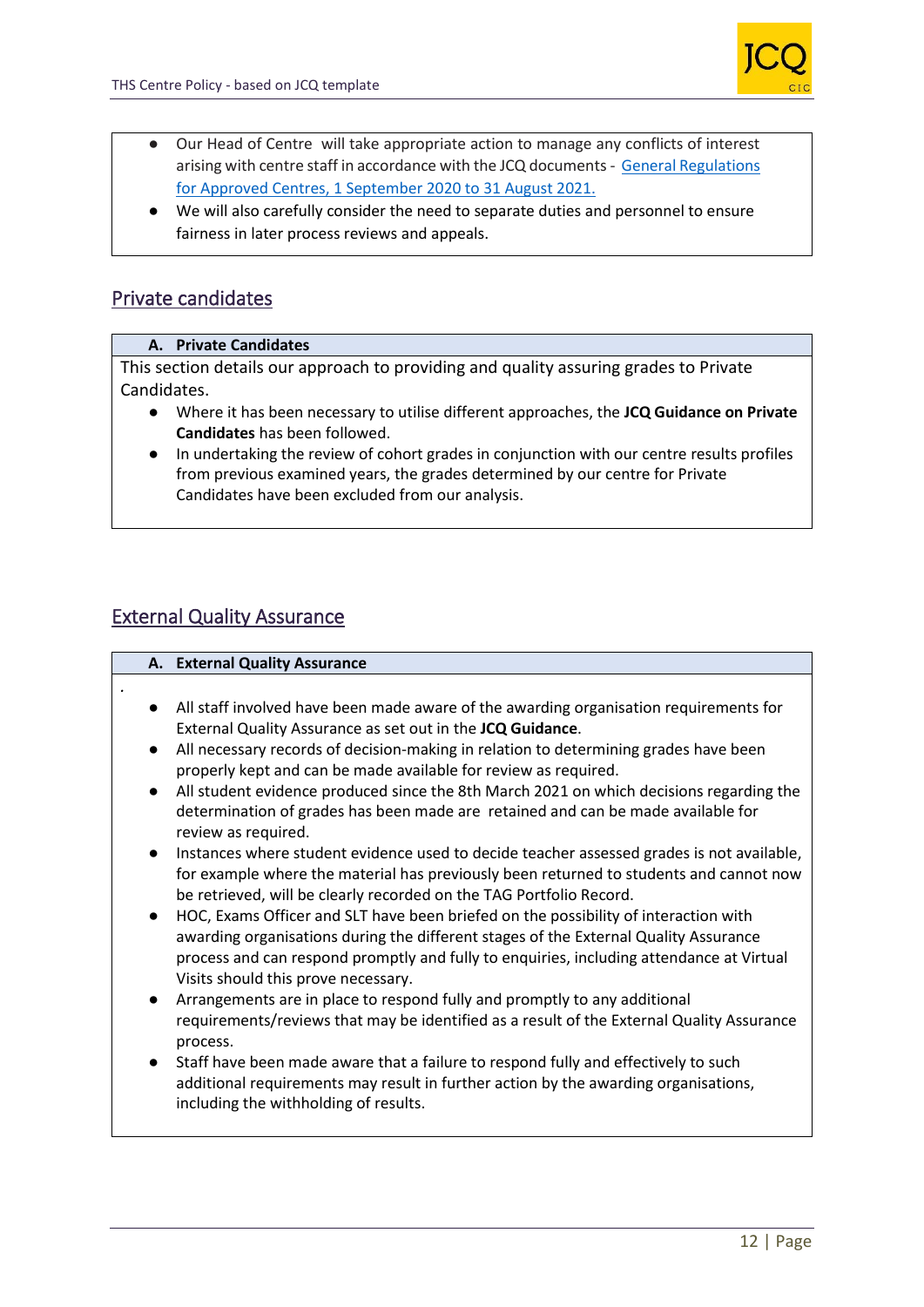

## Results

### **A. Results**

- All staff involved will be made aware of the specific arrangements for the issue of results in Summer 2021, including the issuing of A/AS and GCSE results in the same week.
- Arrangements will be made to ensure the necessary staffing, including exams office and support staff, to enable the efficient receipt and release of results to our students.
- Arrangements will be in place for the provision of all necessary advice, guidance and support, including pastoral support, to students on receipt of their results.
- Such guidance will include advice on the appeals process in place in 2021 (see below).
- Appropriate staff will be available to respond promptly to any requests for information from awarding organisations, for example regarding missing or incomplete results, to enable such issues to be swiftly resolved.
- Parents/guardians will be made aware of arrangements for results days.